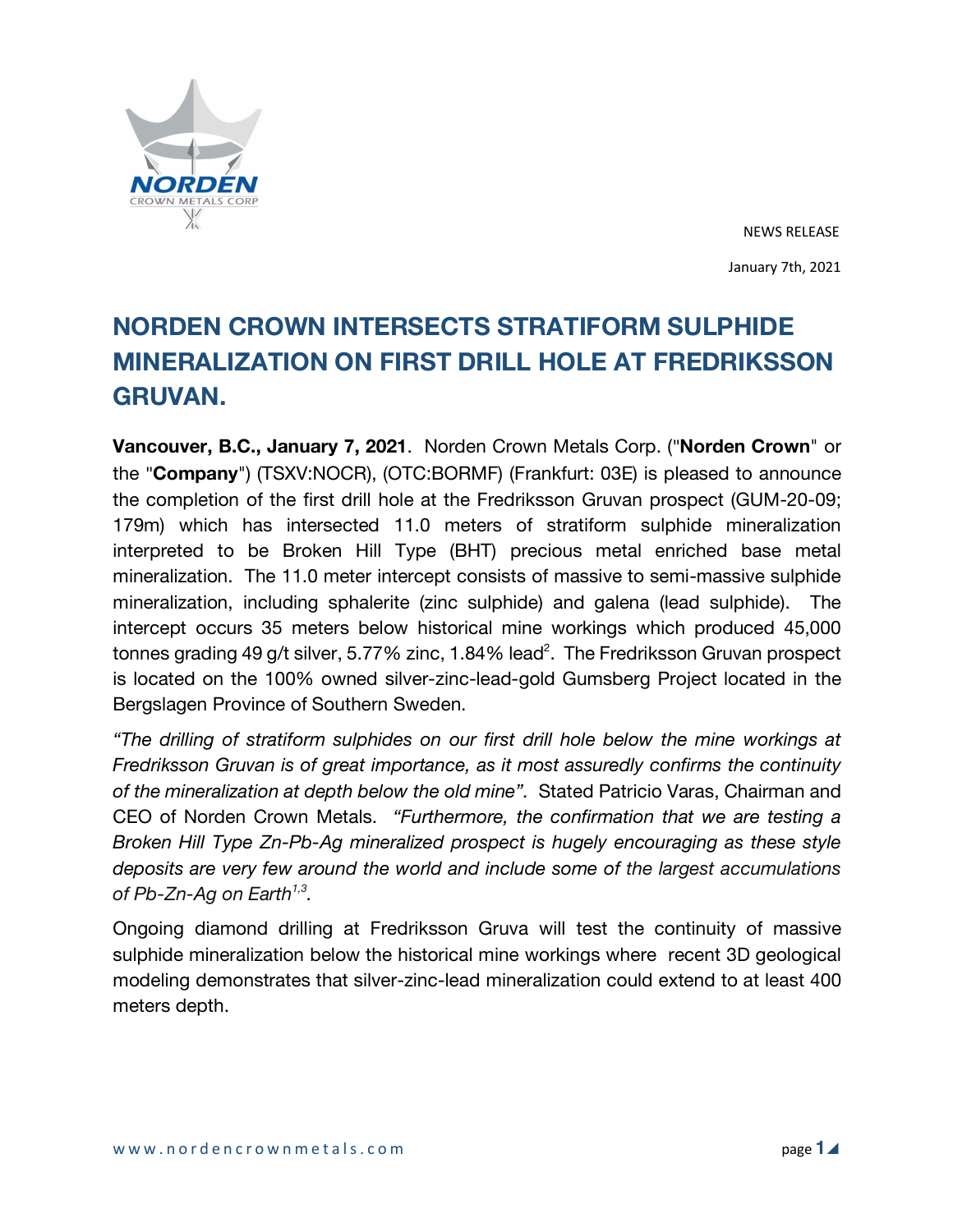

NEWS RELEASE January 7th, 2021

Visual core inspection by Norden's Senior technical staff confirms that GUM-20-09 intersected an 11m massive to semi-massive sulphide body of mineralization extending from 123m to 134m. Drill core is currently being cut and sampled. Samples will be shipped to ALS in Malå, Sweden for analysis and assay results are expected in 4 to 6 weeks.

## **Drill Hole: GUM-20-09**

Geological observations of the core confirm Norden's preliminary interpretation that precious metal enriched base metal mineralization at Fredrikssons Gruvan belongs to the Broken Hill Type ore deposit clan.

Significant observations from GUM 20-09 that are suggestive of BHT style mineralization include:

| <b>OBSERVATION</b>                                                                                                                                            | <b>SIGNIFICANCE</b>                                                                                                                                                                                                                                           |
|---------------------------------------------------------------------------------------------------------------------------------------------------------------|---------------------------------------------------------------------------------------------------------------------------------------------------------------------------------------------------------------------------------------------------------------|
| Stratiform Zn-Pb mineralization; variably tectonically                                                                                                        | Broken Hill-Type deposits are dominated by stratiform mineralization,                                                                                                                                                                                         |
| remobilized                                                                                                                                                   | variably remobilized during deformation and metamorphism <sup>1,3,4</sup> .                                                                                                                                                                                   |
| Mineralization is pyrite-poor, sphalerite-galena rich                                                                                                         | BHT deposits tend to be pyrite-poor and sphalerite-galena rich                                                                                                                                                                                                |
|                                                                                                                                                               | compared to Volcanogenic Massive Sulphide deposits <sup>4</sup> .                                                                                                                                                                                             |
| Hosted by garnet-rich metamorphosed sedimentary                                                                                                               | BHT deposits form in association with stratabound garnet- and                                                                                                                                                                                                 |
| strata.                                                                                                                                                       | gahnite-bearing metamorphosed sedimentary rocks <sup>1,3,4</sup> .                                                                                                                                                                                            |
| Intimate association with magnetite iron formation.<br>The garnet-magnetite-sulphide rock is interpreted to<br>be metamorphosed chemical sediment (exhalite). | BHT stratiform sulfide deposits are commonly associated with<br>magnetite iron formation (e.g. Aggeneys, South Africa) or the iron<br>formation may represent the lateral equivalent of the stratiform<br>sulfide (Broken Hill, Australia) <sup>1,3,4</sup> . |
| Garnet within the mineralized interval is orange-                                                                                                             | Many BHTs are relatively manganese (Mn)-rich. The Broken Hill Group                                                                                                                                                                                           |
| brown, suggesting it is the Manganese-rich garnet                                                                                                             | that hosts the Broken Hill Deposit, and the sulfide deposit itself, are                                                                                                                                                                                       |
| spessartine (i.e. this is a Mn-rich system).                                                                                                                  | characterised by the Mn-garnet spessartine <sup>3,4</sup> .                                                                                                                                                                                                   |
| Association with calc-silicates: some calc-silicate                                                                                                           | Some BHT deposits, including the type example at Broken Hill,                                                                                                                                                                                                 |
| minerals (amphibole-pyroxene, and garnet) occur                                                                                                               | Australia, are enriched in calc-silicate and calcium-bearing minerals                                                                                                                                                                                         |
| within the mineralization, and a calc-silicate bed                                                                                                            | (pyroxene, pyroxenoid, garnet, carbonates) and the host stratigraphic                                                                                                                                                                                         |
| occurs in the hanging-wall.                                                                                                                                   | succession contains stratiform calc-silicate rocks <sup>1,3,4</sup> .                                                                                                                                                                                         |
| Paucity of intense Mg-rich alteration and intensely                                                                                                           | This suggests that the mineralization is not a Volcanogenic Massive                                                                                                                                                                                           |
| mica-quartz altered rocks. Much of the alteration is                                                                                                          | Sulphide (VMS) or Garpenberg-type system and is more similar to a                                                                                                                                                                                             |
| not feldspar-destructive.                                                                                                                                     | stratiform BHT or Sedimentary Exhalative (SEDEX) system <sup>1,3,4</sup> .                                                                                                                                                                                    |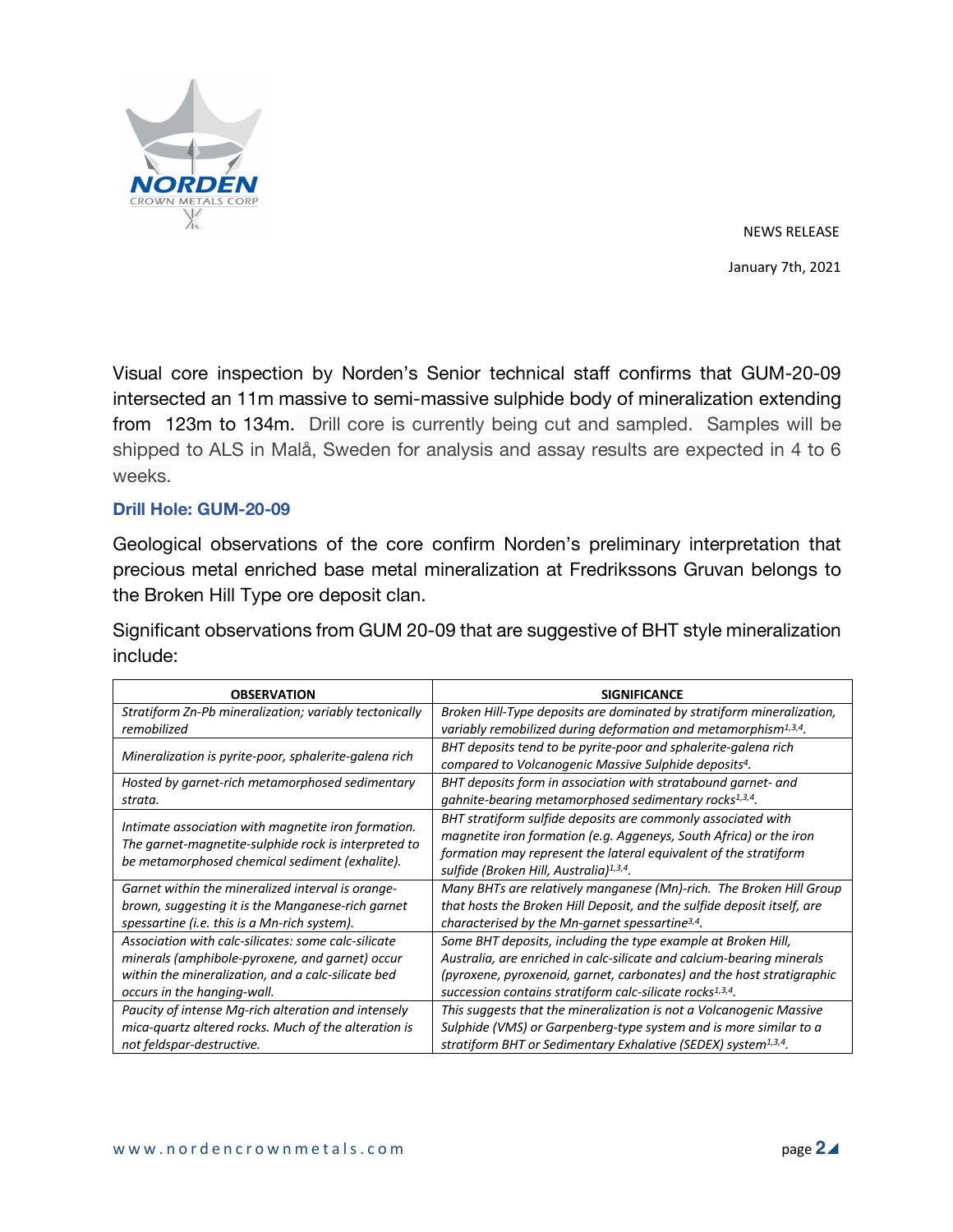

January 7th, 2021

| Metamorphism is amphibolite grade                    | BHT deposits almost invariably occur in host successions that have<br>been metamorphosed to amphibolite to granulite grade <sup>1,3,4</sup> . |
|------------------------------------------------------|-----------------------------------------------------------------------------------------------------------------------------------------------|
| Host succession is Paleo- to Meso-Proterozoic in age | BHT deposits appear to be restricted to host successions of Paleo-to<br>Meso-Proterozoic age <sup>1,3,4</sup> .                               |

Norden Crown's geological modelling is based on historical mining and drilling data and demonstrates that silver-lead-zinc mineralized zones are associated with a moderately east plunging fold geometry and mineralization is open in all directions (Figure 1). Test mining from an open pit where these zones reach the surface produced 21,000 tonnes grading 53 g/t silver, 5.13% zinc, and 1.7% lead<sup>2</sup>. Subsequent underground mining production down to 91 meters produced and additional 45,000 tonnes grading 49 g/t silver, 5.77% zinc, 1.84% lead<sup>2</sup>.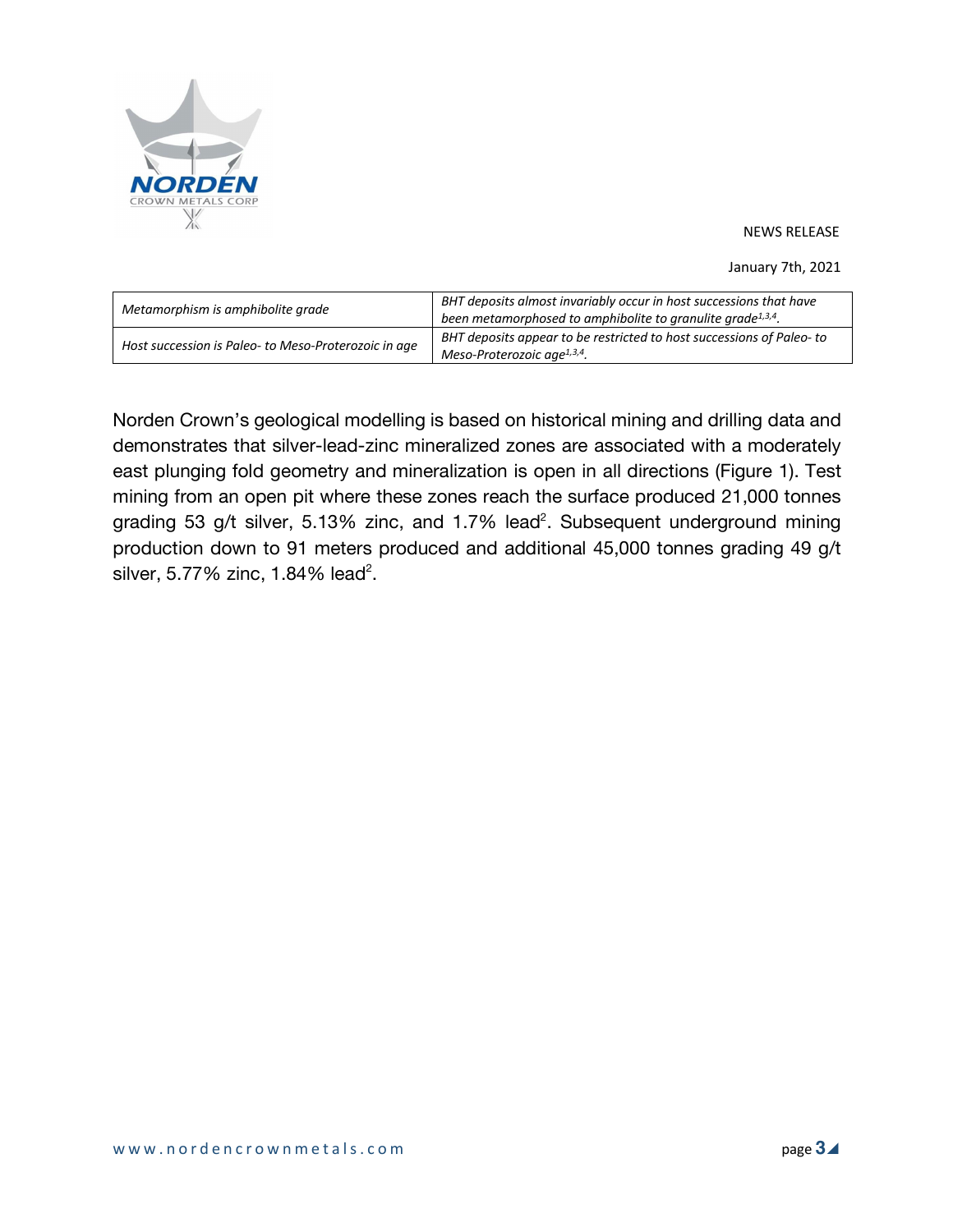

January 7th, 2021



Figure 1. Oblique 3D interpretation of mineralization at Fredriksson Gruvan showing the location of the 11.00 meters of semi and massive sulphide mineralization in hole GUM-20-09. Note that the mineralization is interpreted to extend beyond the limits of historical drilling at depth and laterally.

# **About Fredriksson Gruvan (Fredriksson Mine)**

Fredriksson Gruvan was discovered in 1976 by LKAB Prospektering  $AB^2$ . Exploration was carried out in 1976 and 1977 including surface trenching, sampling and drilling of 9 diamond drill holes, which identified precious metal enriched base metal mineralization<sup>3</sup>. In 1977, AB Statsgruvor (ABS) acquired the Fredrikssongruvan prospect and conducted open pit test mining in 1978. Test mining was conducted to a depth of 20 meters below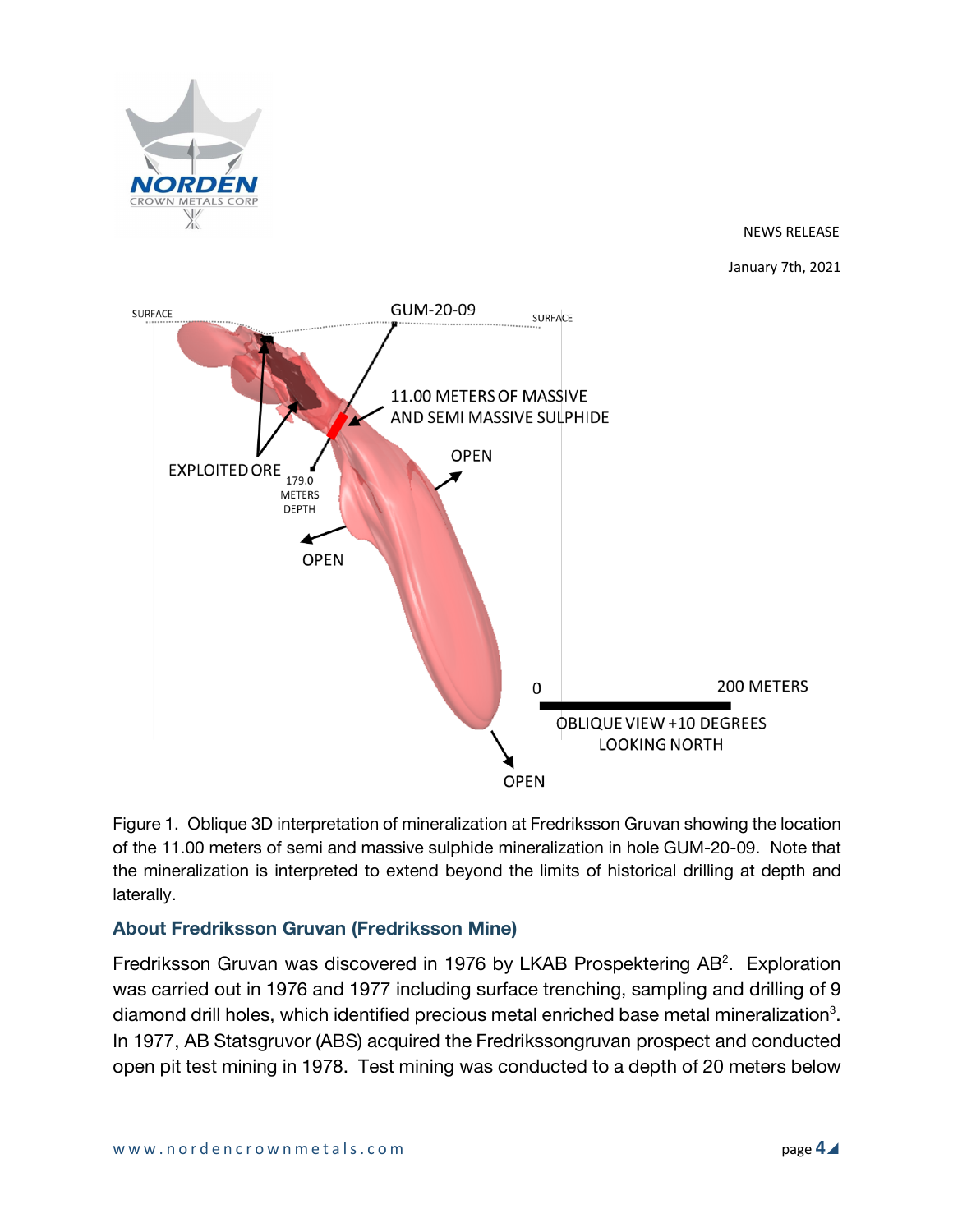

January 7th, 2021

surface and produced 21,500 tonnes grading 53 g/t Silver, 5.13% zinc, and 1.7% lead<sup>3</sup>. A total of 11 additional holes were drilled in 1979 to test the down plunge extent of mineralization. Between 1980 and 1981 mining activites resumed and an underground tram was installed. A total of 45,000 additional tonnes grading 49 g/t silver, 5.77% zinc, 1.84% lead were produced from workings that extend to a depth of 91 meters (4 underground levels)<sup>2</sup>. Norden Crown Metals Corp. staked the the Fredriksson Gruva prospect as part of a larger staking acquisition (Gumsberg nr 9) in March, 2017. This licence is refered to as "Gumsberg West" and forms the western half of the highly prospective Gumsberg Project.

<sup>1</sup>Spry, Paul & Teale, Graham & Steadman, Jeffrey. 2009. Classification of Broken Hill-Type Pb-Zn-Ag Deposits: A Refinement. *AGU Spring Meeting Abstracts.*

*2 Edberg, L., and Flood, B., 1982. Rapport Grb 262 SLUTRAPPORT FRAN DIAMANTBORRNINGARNA VID FREDRIKSSONGRUVAN (GYLLINGEN) 1981/1982© Sveriges geologiska undersökning (SGU) (Geological Survey of Sweden)*

<sup>3</sup>Beeson, Robert. (1990). Broken Hill-type lead-zinc deposits - an overview of their occurrence and geological setting. *Transactions Institution of Mining & Metallurgy. 99. 163-175.*

4Walters S.G. 1998. Broken Hill-Type deposits. AGSO Journal of Australian Geology and Geophysics, 17(4), 229-237.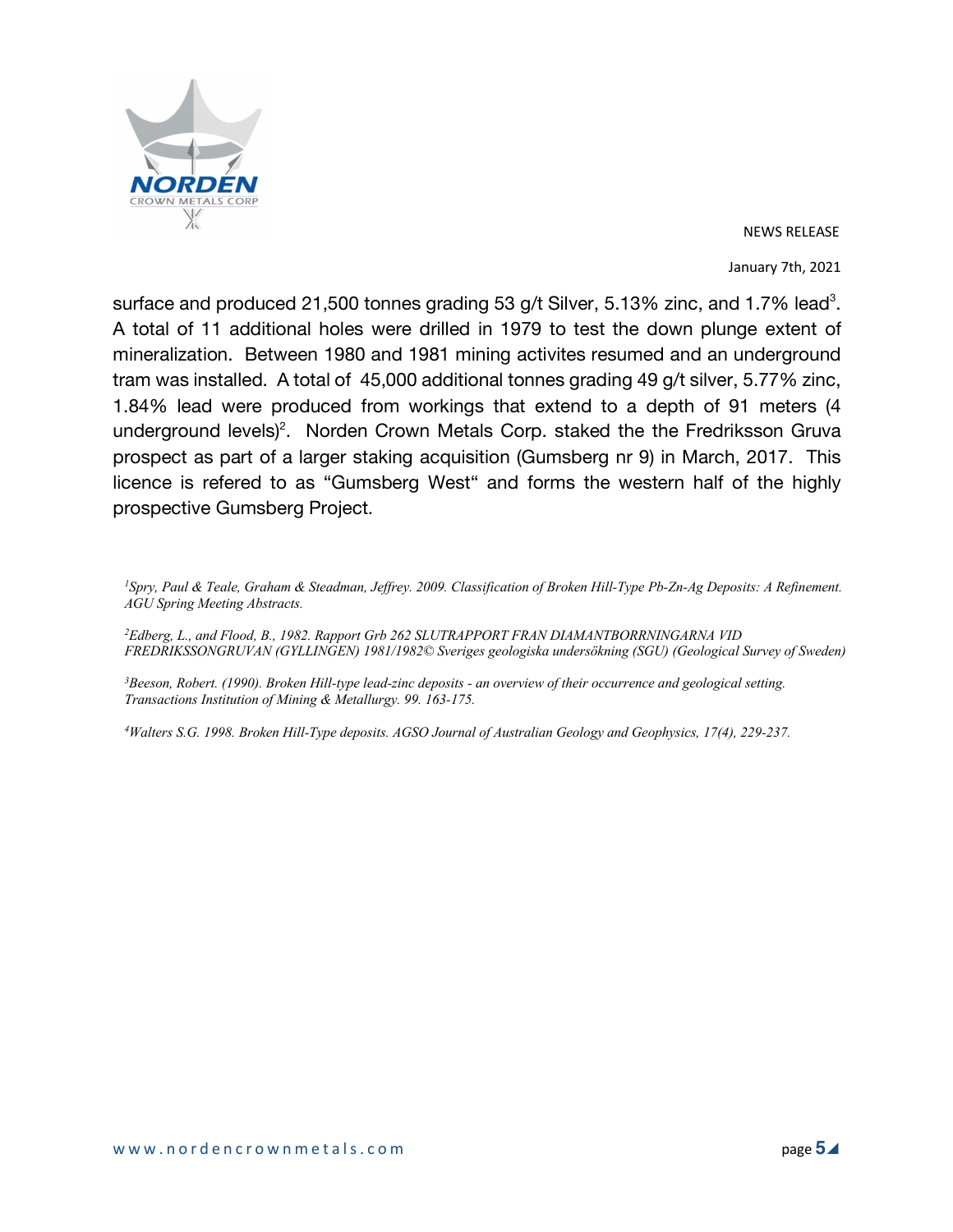

NEWS RELEASE January 7th, 2021

# **About Norden Crown Metals Corp.**

Norden Crown is a mineral exploration company focused on the discovery of silver, zinc, copper, and gold deposits in exceptional, historical mining project areas spanning Sweden and Norway. The Company aims to discover new economic mineral deposits in known mining districts that have seen little or no modern exploration techniques. The Company is led by an experienced management team and an accomplished technical team, with successful track records in mineral discovery, mining development and financing.

### **Qualified Person**

Daniel MacNeil, P.Geo, a Qualified Person as defined by National Instrument 43-101 *Standards of Disclosure for Mineral Projects*, has read and approved all technical and scientific information contained in this news release. Mr. MacNeil is Vice President Exploration for Norden Crown.

## **On behalf of Norden Crown Metals Corp.**

Patricio Varas, Chairman and CEO

For more information on Norden Crown please visit the Company website at www.nordencrownmetals.com or contact us at +1.604.922.8810 or info@nordencm.com.

*Neither TSX Venture Exchange nor its Regulation Services Provider (as that term is defined in the policies of the TSX Venture Exchange) accepts responsibility for the adequacy or accuracy of this release.* 

#### **Cautionary Note Regarding Forward-Looking Statements**

This news release contains certain statements that may be deemed "forward-looking statements". Forward-looking statements are statements that are not historical facts and are generally, but not always, identified by the words "expects", "plans", "anticipates", "believes", "intends", "estimates", "projects", "potential" and similar expressions, or that events or conditions "will", "would", "may", "could" or "should" occur. Forward-looking statements may include, without limitation, statements relating to future outlook and anticipated events, such as the successful